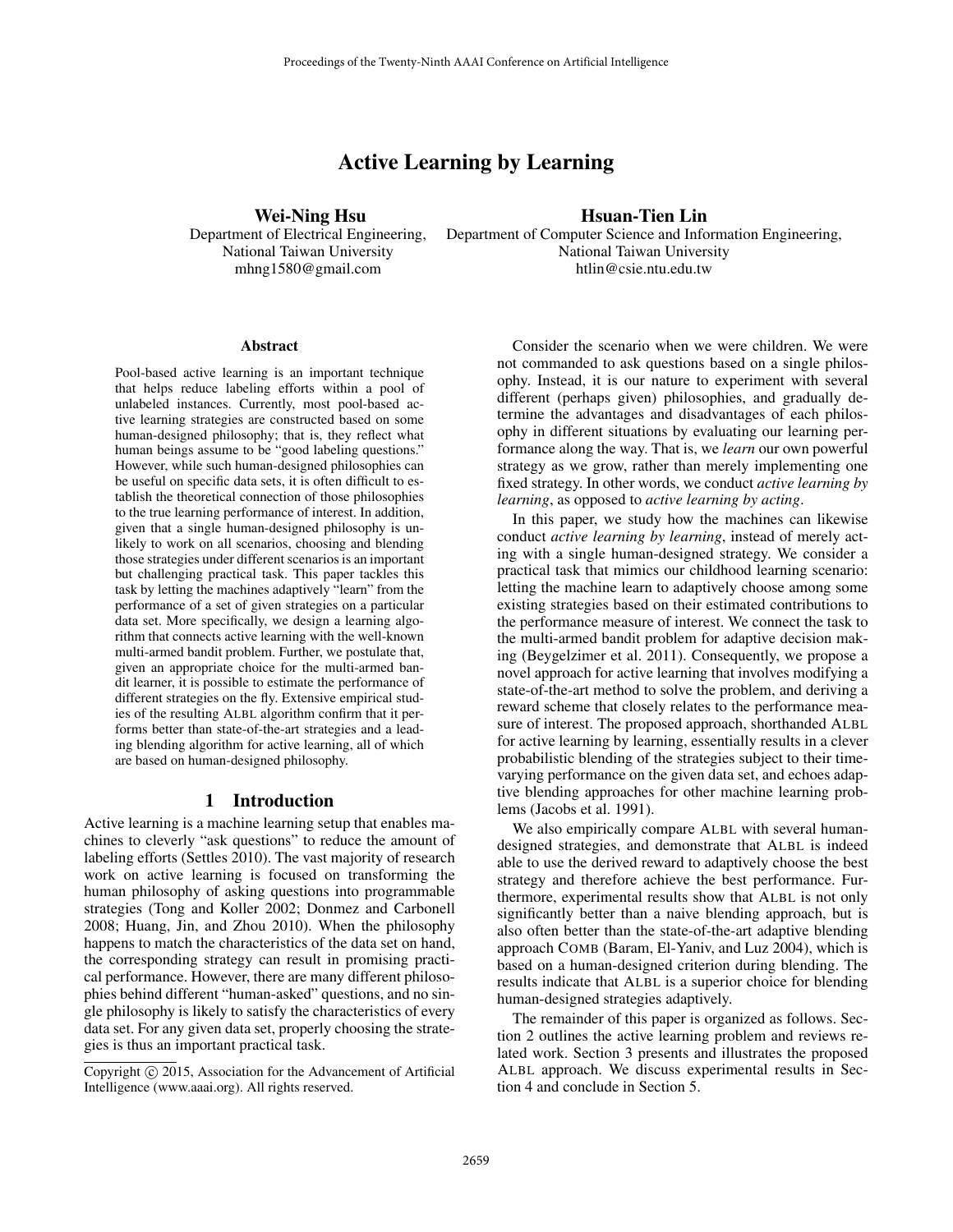# 2 Related Work

Active learning can be divided into two categories: streambased and pool-based. In stream-based active learning, each instance is drawn from some distribution in a streaming manner and the learner has to decide immediately whether to query the label of this instance or not. Although their data access is more restricted, stream-based active learning algorithms (Cohn, Atlas, and Ladner 1994; Chu et al. 2011; Beygelzimer, Dasgupta, and Langford 2009) generally come with more solid theoretical performance guarantees.

Pool-based active learning (Settles 2010) is a more realistic setup that allows more flexible access to data and will be the focus of this paper. In pool-based active learning problems, a learner is presented with an unlabeled pool and a labeled pool in the beginning. We denote the whole data pool of  $n$  instances by  $D = \{x_1, x_2, \ldots, x_{n_u}, (x_{n_u+1}, y_{n_u+1}), \ldots, (x_n, y_n)\},\$ where the input instances  $x_i \in R^d$  and  $y_i$  is the label of  $x_i$ . The pool D is the union of the unlabeled pool  $D_u$  that contains the first  $n_u$  instances, and the labeled pool  $D_l$  of the other  $n - n_u$  instances along with their labels. The initial  $D$  is assumed to be generated i.i.d. from some distribution  $P(x, y)$  before the labels  $y_i$  are hidden to form  $D_u$ . Note that in general, we can only access a small  $D_l$  initially, while the unlabeled pool  $D_u$  is relatively large.

Given the initial  $D_l$ , the learner trains a classifier  $f_0$ . During the iterations  $t = 1, \dots, T$ , by considering  $D_l$ ,  $D_u$ , and  $f_{t-1}$ , the learner selects one instance  $x_j \in D_u$  to query its label. This instance is then moved to the labeled pool, and the learner can train a new classifier  $f_t$  with the updated  $D_l$ . With a small query budget  $T$ , the goal of active learning is to maximize the average test accuracy of those  $f_t$ , where the test accuracy can be defined from a separate test set that is also sampled from  $P(x, y)$  like D.

Existing works on pool-based active learning predominantly focus on establishing reasonable criteria for selecting which instance to label. One popular criterion is called uncertainty sampling (Lewis and Gale 1994), which queries the instance that is most uncertain to the classifier  $f_{t-1}$ . For example, Tong and Koller (2002) propose to query the instance closest to the decision boundary of the SVMtrained  $f_{t-1}$  (Vapnik 1998). Uncertainty sampling assumes that  $f_{t-1}$  only needs fine-tuning around the boundary, and thus can be less satisfactory if  $f_{t-1}$  is not good enough.

Representative sampling resolves the caveats of uncertainty sampling by taking both uncertainty and representativeness of an instance into account. Researchers have proposed a wide variety of measurements for the representativeness. For example, Nguyen and Smeulders (2004) and Donmez, Carbonell, and Bennett (2007) claim that an instance around the boundary is more representative if it resides in a denser neighborhood, and propose a density-weighted criterion. Another route for measuring representativeness is through clustering. The PSDS approach (Donmez and Carbonell 2008) establishes a distance function through clustering to estimate the representativeness of instances. On the other hand, Dasgupta and Hsu (2008) propose a more sophisticated hierarchical clustering view, and use the cluster information to calculate representativeness. Some another

work like the QUIRE approach (Huang, Jin, and Zhou 2010) measures the representativeness by estimating the possible label-assignments for unlabeled instances.

However, there are usually no strong connections between the human-designed criterion and the performance measure of interest. In addition, what a human believes to be good questions may not work well on every data set and every situation. This deficiency hints the need for choosing from several different algorithms in a data-dependent and adaptive manner. One existing solution is called COMB (Baram, El-Yaniv, and Luz 2004), which will be further discussed later in Section 3.3 after we introduce our solution.

#### 3 The Proposed Approach

Our solution is a novel approach called Active Learning by Learning (ALBL). The approach solves the task of choosing from a candidate set of existing algorithms adaptively based on their estimated contributions to the learning performance on a given data set. Our design is based on a wellknown adaptive learning problem called the multi-armed bandit problem (Robbins 1985; Vermorel and Mohri 2005). Next, we introduce the multi-armed bandit problem and connect it to the task above.

The multi-armed bandit problem simulates what a gambler would do in a casino. Assume that the gambler is given K bandit machines and a budget of  $T$  iterations. The gambler is then asked to sequentially decide which machine to pull in each iteration  $t = 1, \ldots, T$ . On being pulled, the bandit machine randomly provides a reward from a machine-specific distribution unknown to the gambler. The goal of the gambler is to maximize the total rewards earned through the sequence of decisions. To earn the most rewards, the gambler typically has to consider the trade-off between exploitation (choosing the "luckier" machines) and exploration (checking which machines are the "lucky" ones).

Our key idea is to draw an analogy between our task and the multi-armed bandit problem. Since we hope to explore the performance of existing algorithms while exploiting the one with the best performance, it is intuitive to make each algorithm represent one bandit machine in the multiarmed bandit problem. The analogy faces two immediate difficulties: how to identify an appropriate multi-armed bandit method to solve the problem, and how to design a reward scheme that connects the goal of active learning to the goal of the multi-armed bandit problem.

Next, we resolve the two difficulties and explain our proposed approach in detail. Then, we introduce one state-ofthe-art approach that not only works for the task but also is based on the multi-armed bandit problem, and discuss our key differences to the state-of-the-art approach.

# 3.1 Choice of Multi-armed Bandit Method

Our first task is to identify an appropriate multi-armed bandit method for ALBL. We solve the task by looking at the characteristics of our assumed rewards, which are associated with the learning performance. First, it is intuitive that the rewards are not independent random variables across the iterations, because the learning performance generally grows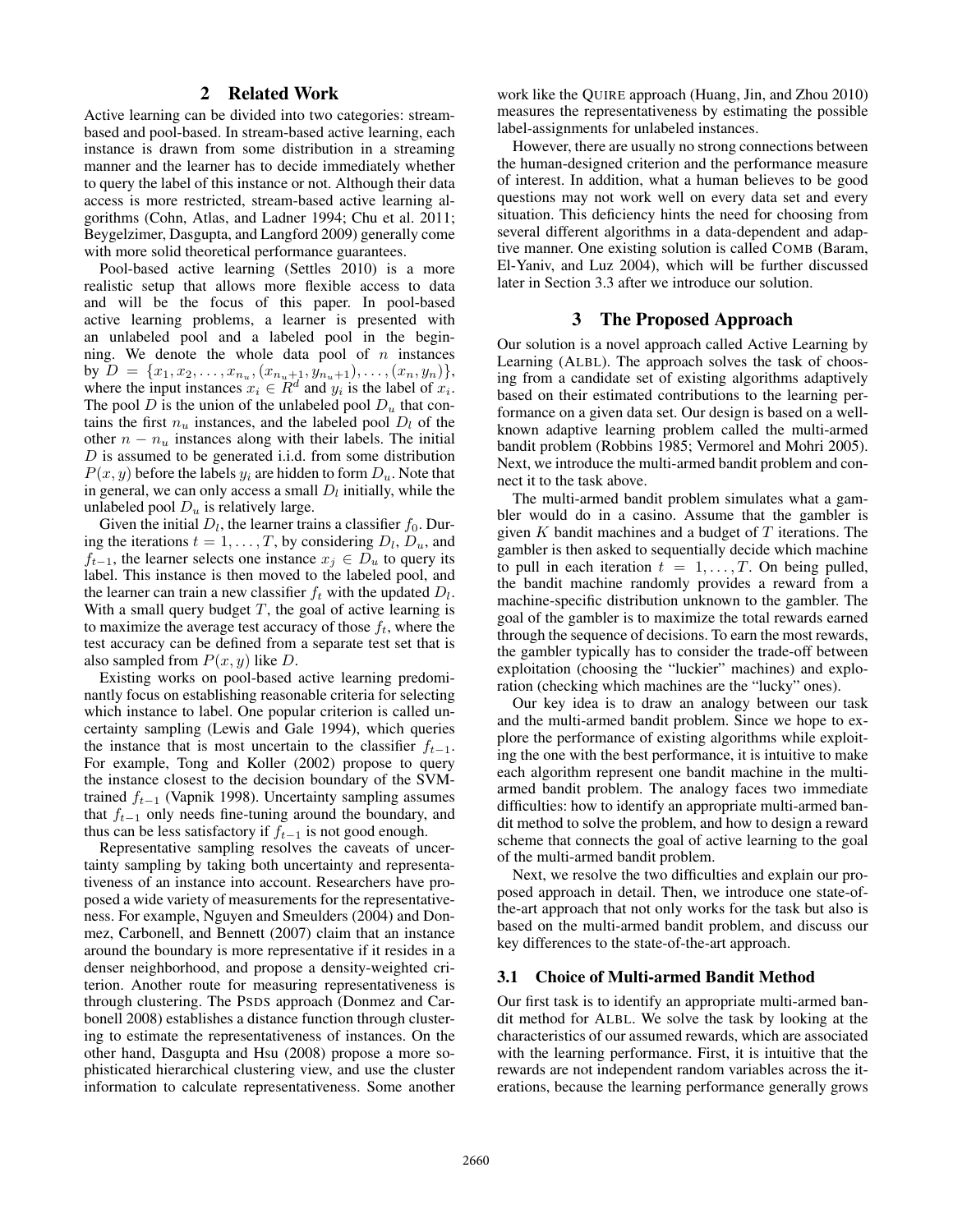as  $D_l$  becomes larger. Second, the contributions to the learning performance can be time-varying because different algorithms may perform differently in different iterations (Donmez, Carbonell, and Bennett 2007). Thus, making statistical assumptions about the rewards may be difficult.

The scenario above matches the so-called adversarial setting in the multi-armed bandit problem (Auer et al. 2002). One state-of-the-art method that comes with a strong theoretical guarantee for the adversarial setting is called EXP4.P (Beygelzimer et al. 2011), which is an improvement on an earlier EXP4 (Auer et al. 2002) method. We thus consider EXP4.P as the core solver for our proposed ALBL approach. Both EXP4 and EXP4.P define the concept of experts, which can be viewed as soft mixtures of active learning algorithms in our analogy. For simplicity, in this paper, we only consider special experts that correspond to single algorithms instead of soft mixtures.

Next, let us look at the skeleton of ALBL with EXP4.P as the core solver. EXP4.P adaptively maintains a weight vector  $\mathbf{w}(t)$  in iteration t, where the k-th component  $w_k(t)$ is the non-negative weight of the  $k$ -th expert that simply corresponds to the  $k$ -th active learning algorithm. The weight vector  $w(t)$  is then scaled to a probability vector  $\mathbf{p}(t) \in [p_{\min}, 1]^{K}$  with some parameter  $p_{\min} > 0$ . EXP4.P randomly chooses an expert (active learning algorithm in ALBL) based on  $p(t)$ , and obtains the reward r of the choice.

Without loss of generality, assuming that the  $k$ -th algorithm  $a_k$  is chosen by EXP4.P in ALBL. Then, the query request of  $a_k$  should be followed to query from  $D_u$ . To accommodate the possibility that  $a_k$  would want to make a probabilistic query, we introduce the query vector  $\psi^k(t) \in$  $[0, 1]^{n_u}$ , where its *j*-th component  $\psi_j^k(t)$  indicates the preference of the k-th algorithm on querying the label of  $x_i \in D_u$  in iteration t. The query vector should represent a probability distribution of querying from  $D_u$ ; that is,  $\sum_{j=1}^{n_u} \psi_j^k(t) = 1$ . Deterministic active learning algorithms could simply return a degenerate query vector that contains a single 1 on its most preferred instance, and 0 elsewhere.

There are two probabilistic decision steps above. First, EXP4.P uses  $p(t)$  to choose an active learning algorithm, and then, ALBL takes  $\psi^k(t)$  to query the label of some  $x_* \in D_u$ . The two steps can be combined to directly sample  $x_* \in D_u$  based on  $q_j(t) = \sum_{k=1}^K p_k(t) \psi_j^k(t)$ , the probability of querying the  $j$ -th instance in the t-th iteration.

Note that different algorithms  $a_k$  may actually suggest querying the same instance. Thus, following one algorithm in ALBL is virtually akin to following the other algorithms that make the same suggestion. In our analogy, the situation would correspond to getting the rewards from multiple bandit machines at the same time, which is something that EXP4.P does not consider. Thus, the original EXP4.P only updates the  $w_k(t)$  on the chosen expert k with a re-scaled reward  $\frac{r}{p_k(t)}$ . Considering the special situation above, we modify Exp4.P and take  $\frac{r\psi_*^k(t)}{q_+(t)}$  $\frac{\psi_*(t)}{q_*(t)}$  to update the  $w_k(t)$  on *all* the  $k$  algorithms that make the same suggestion on querying  $x<sub>*</sub>$ . When only one algorithm suggests  $x<sub>*</sub>$ , our update formula is equivalent to the one in EXP4.P.

# 3.2 Choice of Reward Function

After modifying EXP.4 as the core solver within the proposed ALBL approach, the remaining task is to design a proper reward function. The ideal reward function shall be the test accuracy of  $f_t$ , because the cumulative reward that EXP.4 targets at would then correspond to the average test accuracy achieved during the iterations of active learning. However, the test accuracy is impossible to obtain in the real world because a test set is generally not available for active learning due to the costliness of labeling.

Another possibility is the training accuracy of  $f_t$ . However, training accuracy may not be the best choice for two reasons. First, it suffers from the inevitable training bias when selecting the best  $f_t$  based on the labeled data. Second, it suffers from the sampling bias when using active learning to strategically query the unlabeled instances.

Because ALBL samples from the unlabeled pool probabilistically based on the values of  $q_i(t)$ , it is actually possible to correct the sampling bias using those values. One correction technique, called importance weighting, was originally designed for stream-based active learning (Beygelzimer, Dasgupta, and Langford 2009). The technique is also utilized in a pool-based active learning algorithm (Ganti and Gray 2012) to select a proper  $f_t$ . Here, we extend the technique for a different purpose: providing a proper reward function, called IMPORTANCE-WEIGHTED-ACCURACY, for the modified EXP.4 within ALBL. In particular, we apply established results for estimating the expected loss with importance weighting (Ganti and Gray 2012) on the 0/1 loss, which is simply the negative accuracy.

To understand the key idea within the IMPORTANCE-WEIGHTED-ACCURACY technique, let us first assume that the data pool  $D$  is fully labeled and each example in  $D$  is generated i.i.d. from some distribution that will also be used for testing. Then, it is well-known that for a fixed classifier f, the average accuracy  $\frac{1}{n} \sum_{i=1}^{n} [y_i = f(x_i)]$  on D is<br>an unbiased estimator of the test accuracy of f, where i is an unbiased estimator of the test accuracy of  $f$ , where  $i$  is used to index instances in the entire pool.

The average accuracy requires all examples in  $D$  to be labeled. The IMPORTANCE-WEIGHTED-ACCURACY technique utilizes sampling to form another unbiased estimator that does not need all the  $y_i$  (Ganti and Gray 2012). Attach a probability value  $q_i>0$  for each example  $(x_i,y_i)\in D,$  take those values to sample one  $(x_*, y_*)$ , and use binary random variables  $s_i \in \{0, 1\}$  to denote the outcome of the sampling. Then, for each  $(x_i, y_i)$ , let  $c_i = [y_i = f(x_i)]$ , and the ex-<br>pected value of s.  $\frac{c_i}{y_i}$  over the sampling process is simply c. pected value of  $s_i \frac{c_i}{q_i}$  over the sampling process is simply  $c_i$ . Thus,  $\frac{1}{n} \sum_{i=1}^{n} s_i \frac{c_i^i}{q_i} = \frac{1}{n} \frac{c_*}{q_*}$  is also an unbiased estimator of the test accuracy of f. That is, the accuracy  $c_*$  of the sampled example can be re-weighted by  $\frac{1}{nq_*}$  to form a simple unbiased estimator of the test accuracy of  $f$ .

Recall that the proposed ALBL effectively takes  $q_i(t)$  to sample one instance from  $D<sub>u</sub>$ , which does not fully match the discussions above. In particular, sampling from only  $D_u$ means instances  $(x_i, y_i) \in D_l$  are attached with  $q_i = 0$ . Thus, Ganti and Gray (2012) propose to allow re-querying labeled examples with a non-zero probability. Similarly, we design ALBL by incorporating a special algorithm (bandit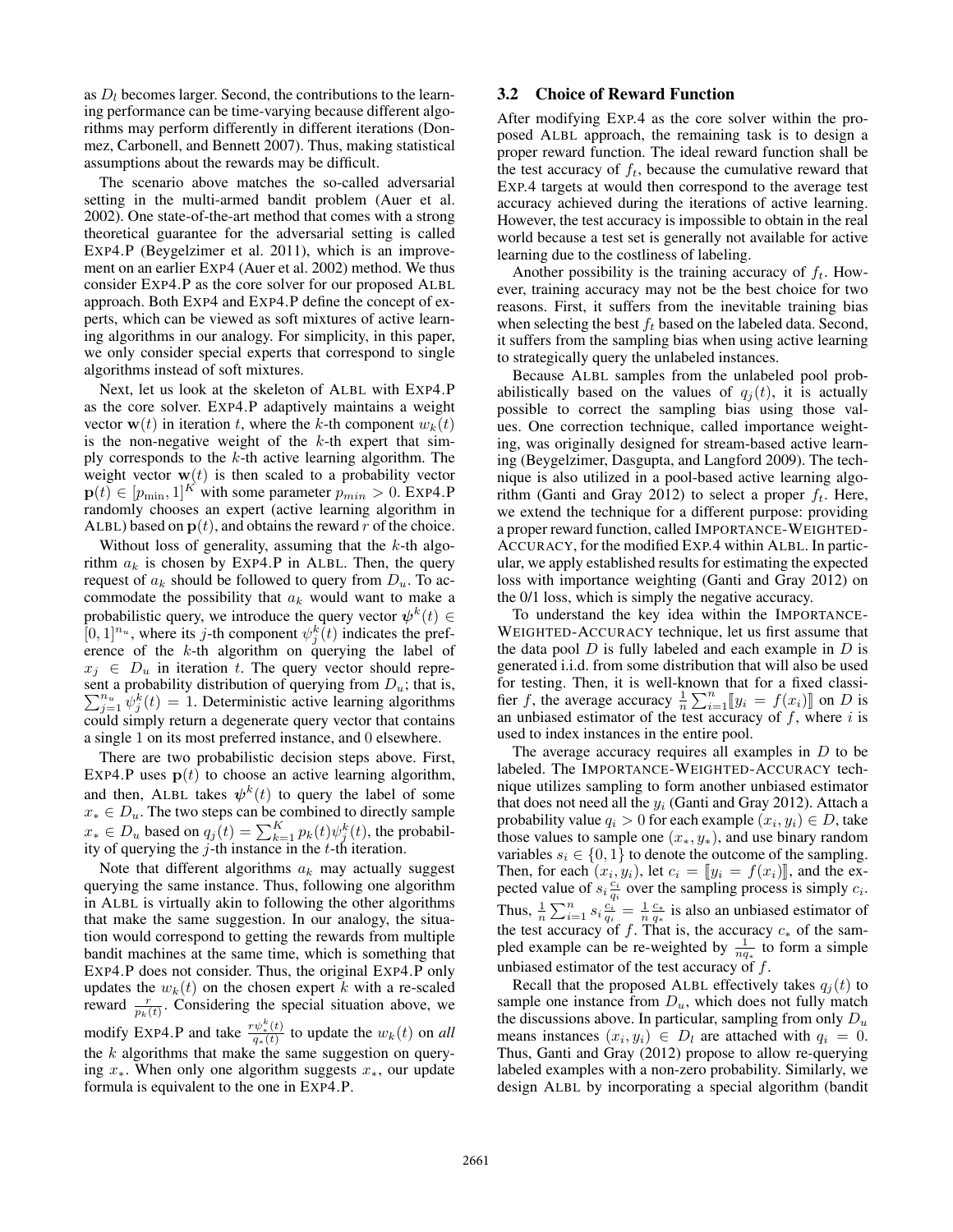machine) RANDOM that randomly selects one instance from the *entire* data pool. The design strengthens ALBL in two aspects. First, no modification of other active learning algorithms is needed, making it possible to re-use existing algorithms easily. Second, RANDOM serves as naïve sampling strategy that is sometimes competitive (see Section 4) to active learning algorithms. Incorporating RANDOM provides ALBL with an alternative when other human-designed strategies fail. Note that RANDOM is sufficient for serving the need, but not necessary. One interesting future direction is to study other possibilities than RANDOM.

Because instances in  $D_l$  can now be re-queried, we now assume  $\psi^k(t)$  to be of length n rather than  $n_u$ . Assume that instance  $i_t$  is queried in iteration t of ALBL, and let  $W_t = (q_{i_t}(t))^{-1}$ . For any fixed classifier f, define the IMPORTANCE-WEIGHTED-ACCURACY (IW-ACC) after  $\tau$ iterations to be

$$
IW\text{-}ACC(f,\tau) = \frac{1}{nT} \sum_{t=1}^{\tau} W_t [y_{i_t} = f(x_{i_t})].
$$

Then, the following theorem shows that IW-ACC( $f, \tau$ ) is an unbiased estimator of the test accuracy of f if  $(x_i, y_i)$  are i.i.d.-generated from the test distribution.

**Theorem 1.** For any  $\tau$ ,  $\mathbb{E}[\text{IW-ACC}(f, \tau)] = \frac{1}{n} \sum_{i=1}^{n} [y_i]$ <br>  $f(x_i)$  where the expectation is taken over the randomness  $f(x_i)$ , where the expectation is taken over the randomness *of sampling independently in iteration* 1*,* 2*,* . . .*,* τ *.*

*Proof.* The theorem can be proved by averaging the simple estimator obtained from each iteration, and is a special case of Theorem 1 made by Ganti and Gray (2012).  $\Box$ 

The proposed ALBL simply takes IW-ACC( $f_t, t$ ) as the reward in the t-th iteration to evaluate how much the chosen algorithm  $a_k$  helps getting a better  $f_t$ . Combining the ideas of modifying EXP4.P, incorporating RANDOM, and taking IW-ACC as the reward, we list the full ALBL approach in Algorithm 1. The probabilistic nature of EXP4.P and the use of RANDOM allows the reward to be an unbiased estimator of the test performance, making ALBL truly *by learning* connected with the performance measure of interest.

#### 3.3 A Related Blending Approach

COMB (Baram, El-Yaniv, and Luz 2004) is a state-of-the-art adaptive blending approach that applies EXP4 to solve the task of adaptively choosing active learning. At first glance, ALBL seems similar to COMB in applying multi-armed bandit methods for the task. A closer look reveals two key differences, as discussed below.

Whereas ALBL takes the candidate active learning algorithms as the bandit machines, COMB draws an analogy that takes the unlabeled examples as the bandit machines instead. As a consequence, COMB has to choose from a large and varying numbers of bandit machines, and also has to cope with the restriction that each bandit machine can only be pulled once. The properties contradict the original settings of EXP4, which considers a moderate and fixed number of bandit machines, each of which can be pulled for multiple times. Thus, COMB relies on quite a few heuristic modifications of the original EXP4 to work properly.

Further, the COMB approach takes a human-designed criterion called CLASSIFICATION ENTROPY MAXIMIZATION (CEM) as the reward. CEM is defined as the entropy of  $f_t$ -predicted labels in  $D_u$ . While some empirical evidence shows that CEM can sometimes match the test accuracy, there is no formal connection between CEM and the test accuracy. The ALBL approach, on the other hand, takes an unbiased estimator for the test accuracy as the reward, which is directly related to the performance measure of interest and can hence be called *by learning*.

#### 4 Experiments

We incorporate four algorithms within our proposed ALBL approach. The first algorithm is called RANDOM, which was previously introduced in Section 3.2. The other three are existing active learning algorithms introduced in Section 2: UNCERTAIN (Tong and Koller 2002), PSDS (Donmez and Carbonell 2008), and QUIRE (Huang, Jin, and Zhou 2010). Each of the algorithms covers a different design philosophy used by humans in active learning. In addition, as we shall show next, each algorithm performs strongly on some data sets but can be relatively worse on the others. That is, no algorithm is an overall winner, which suggests that choosing and blending the algorithms subject to different data sets is important. We take SVM (Vapnik 1998) as the underlying classifier and use LibSVM (Chang and Lin 2011) with all the default parameters to train the classifier.

We first compare ALBL with the four algorithms it incorporates. Next, we examine whether ALBL can compete with a naïve blending approach that uses a fixed ratio. Finally, we demonstrate the benefits of using the unbiased estimator in ALBL by comparing it with two related approaches: the state-of-the-art blending approach COMB (Baram, El-Yaniv, and Luz 2004) and a modified version of ALBL called ALBL-TRAIN that takes the training accuracy as the reward.

We take six real-world data sets, *liver, sonar, vehicle, breast, diabetes, heart*) from the UCI Repository (Bache and Lichman 2013). For each data set, we reserve 80% of the instances as the training set, and retain the other 20% as the test set to evaluate the test accuracy (see Section 2). Then, from the training set, we randomly select one instance of each class as the initial labeled pool  $D_l$ . Each experiment is averaged over ten runs.

#### 4.1 ALBL versus Underlying Algorithms

Figure 1 shows comparison between ALBL with the underlying algorithms on test accuracy, which confirms our statement that no single algorithm can provide consistently superior performance. For instance, QUIRE (the purple curve) performs strongly on *diabetes*; PSDS (the blue curve) is promising on *sonar*; UNCERTAIN (the green curve) dominates on *vehicle* and *liver*.

From Figure 1, we see that ALBL is usually close to the best curves of the four underlying algorithms, except in *liver* which harder to learn (accuracy close to 50%). In Table 1, we further compare ALBL with the four algorithms with a two-sample t-test at 95% significance level when querying different percentage of instances from the unlabeled pool.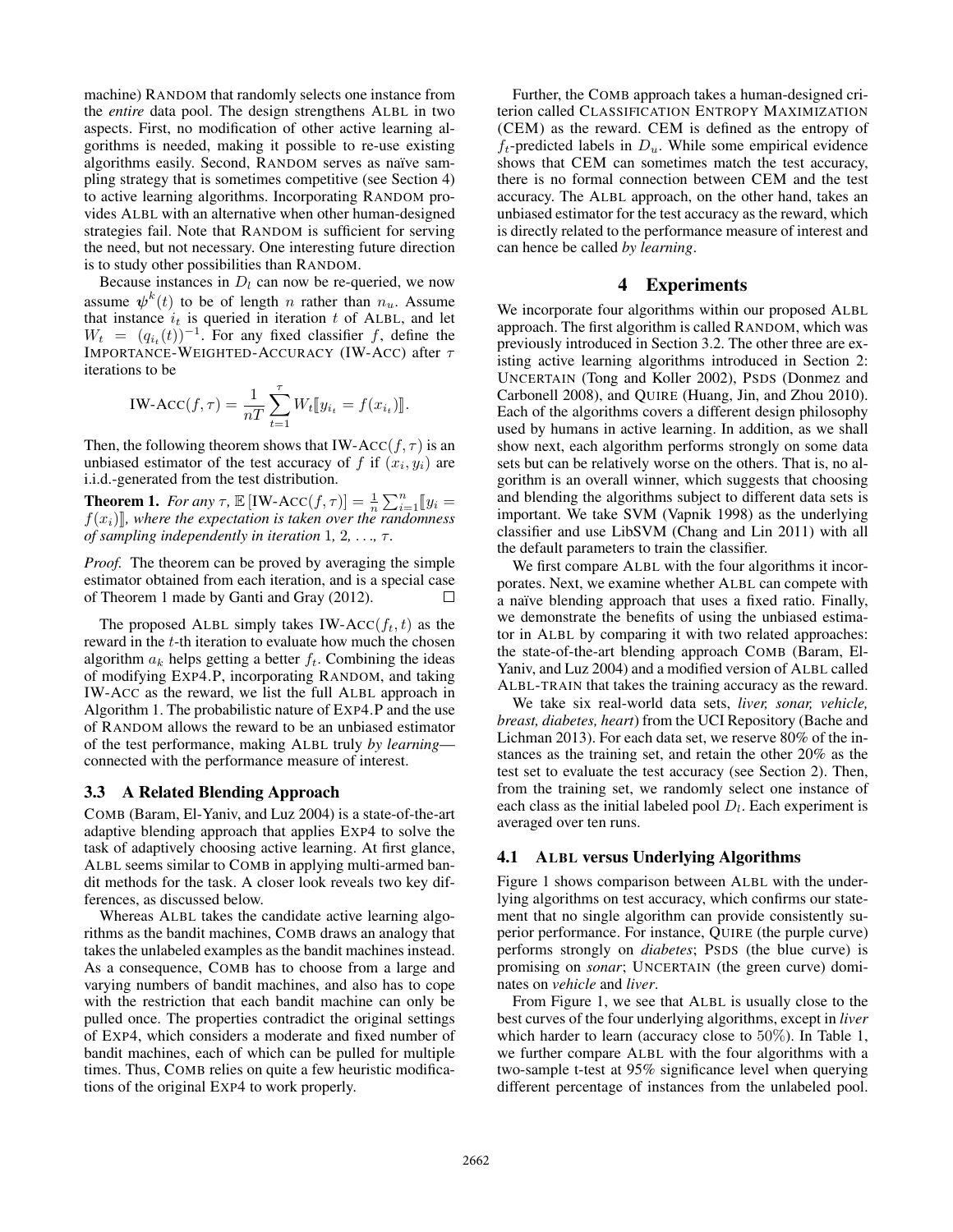#### Algorithm 1 ACTIVE LEARNING BY LEARNING

**Input:**  $D = (D_u, D_l)$ : data pool; T: query budget;  $A = \{a_1, \ldots, a_K\}$ : active learning algorithms, one of which is RANDOM Initialize: 1: set  $t = 1$ , budget\_used = 0 2: while budget\_used  $\langle T \, \mathbf{d} \, \mathbf{0} \rangle$ 3: run EXP4.P for one iteration and obtain the choice vector  $p(t)$ 4: for all  $x_i$  in D, calculate  $q_i(t)$  using  $p(t)$  from EXP4.P and  $\psi^k(t)$  from all the  $a_k$ 's 5: sample an instance  $x_{i_t}$  based on  $q_i(t)$ , and record  $W_t = (q_{i_t}(t))^{-1}$ 6: **if**  $x_{i_t} \in D_u$  (i.e., has not been queried) **then**<br>7: **query**  $y_{i_t}$ , move  $(x_{i_t}, y_{i_t})$  from  $D_u$  to  $D_l$ 7: query  $y_{i_t}$ , move  $(x_{i_t}, y_{i_t})$  from  $D_u$  to  $D_l$ , and train a new classifier  $f_t$  with the new  $D_l$ 8: budget\_used = budget\_used + 1 9: else 10:  $f_t = f_{t-1}$  because  $D_l$  is not changed 11: end if 12: calculate reward  $r = \text{IW-ACC}(f_t, t)$ 13: feed r to a modified EXP4.P that updates the weights of all the algorithms (experts) that suggest  $x_{i_t}$ <br>14:  $t = t + 1$  $t = t + 1$ 15: end while

Table 1: Win/tie/loss counts of ALBL versus underlying algorithms based on a two-sample t-test

| -     |                                 |        |        |        |        |        |        |          |
|-------|---------------------------------|--------|--------|--------|--------|--------|--------|----------|
| rank  | percentage of queried instances |        |        |        |        |        |        |          |
|       | 5%                              | 10%    | 15%    | 20%    | 30%    | 40%    | 50%    | total    |
| 1st   | 1/5/0                           | 1/5/0  | 1/4/1  | 0/5/1  | 0/6/0  | 0/6/0  | 0/6/0  | 3/37/2   |
| 2nd   | 2/4/0                           | 1/5/0  | 1/5/0  | 0/5/1  | 1/5/0  | 1/5/0  | 0/6/0  | 6/35/1   |
| 3rd   | 2/4/0                           | 1/5/0  | 1/5/0  | 1/5/0  | 2/4/0  | 1/5/0  | 2/4/0  | 10/32/0  |
| 4th   | 4/2/0                           | 4/2/0  | 3/3/0  | 2/4/0  | 4/2/0  | 4/2/0  | 4/2/0  | 25/17/0  |
| total | 9/15/0                          | 7/17/0 | 6/17/1 | 3/19/2 | 7/17/0 | 6/18/0 | 6/18/0 | 44/121/3 |

The four algorithms are ranked in terms of their mean accuracy on the data set under the particular percentage of queried instances. The results demonstrate that ALBL often yields comparable performance with the better of the four algorithms and can sometimes perform even better. Note that the comparable performance to the better algorithms readily demonstrates that ALBL can solve the challenging task of making reasonable choices from several different algorithms in a data-dependent and adaptive manner.

# 4.2 ALBL versus Fixed Combination

One question that may be asked is whether it is necessary to use dynamic sampling weights,  $p(t)$ , such as used by ALBL. To answer the question, we compare ALBL with a naïve blending approach, named FIXEDCOMB, that takes fixed sampling weights. The performance of ALBL was compared to that of FIXEDCOMB when incorporating two active learning algorithms, one of which reaches the best performance and the other reaches the worst performance on each data set. Further, we consider sampling weight ratios: 10:0, 8:2, 6:4, 5:5, 4:6, 2:8, and 0:10 in FIXEDCOMB. Owing to space limitations and readability, only selected curves for two data sets, *breast* and *diabetes* are shown. The two underlying algorithms are UNCERTAIN and QUIRE for *breast*, and PSDS and UNCERTAIN for *diabetes*. Experiments on other data sets have shown similar results.

Figure 2 reveals two drawbacks of FIXEDCOMB. First, similar to the difficulty of choosing the underlying algorithms, deciding the best weight ratio beforehand is a very challenging endeavor. For instance, on *breast*, the best weight ratio is 6:4 for querying 10% of the instances, whereas on *diabetes*, the best weight ratio is 4:6. The second drawback is that FIXEDCOMB cannot capture the timevarying behavior of the underlying algorithms. For instance, on *breast*, weight ratio 0:10 is the least favored in the beginning, but surpasses the weight ratio 5:5 in the end. ALBL resolves the drawbacks by dynamically adjusting the weights towards a better ratio based on the estimated learning performance of the algorithms. Thus, ALBL achieves competitive or even superior performance to the best ratio in the FIXED-COMB family. The results justify adoption of EXP4.P to dynamically decide the sampling weights.

### 4.3 ALBL versus Two Adaptive Approach

Next, we compare ALBL with COMB, another blending approach based on a modified EXP4 algorithm and a humandesigned reward function called CEM. To make the comparison more fair, we show the results on a sibling version of COMB based on EXP4.P (as in ALBL) coupled with CEM. Some side experiments show that the sibling version performs very similarly to the original COMB approach. In addition, as a baseline adaptive active learning approach, we also include in the comparison a modified version of ALBL, called ALBL-TRAIN, that takes the training accuracy of the classifier as the reward.

Figure 3 shows the comparison between ALBL, COMB, and ALBL-TRAIN on test accuracy. The three algorithm sometimes reach comparable performance, such as on *diabetes*. On most of the other data sets, ALBL achieves superior performance to those of the COMB and ALBL-TRAIN. We further analyze the superior performance by evaluating IW-ACC, CEM, the training accuracy, and the true test accuracy at each iteration of ALBL, and depict two representative results in Figure 4. For *diabetes*, all of the three estimators are quite close in tracing the test accuracy in Figure 4(a), which explains the comparable performance in Figure 3(b).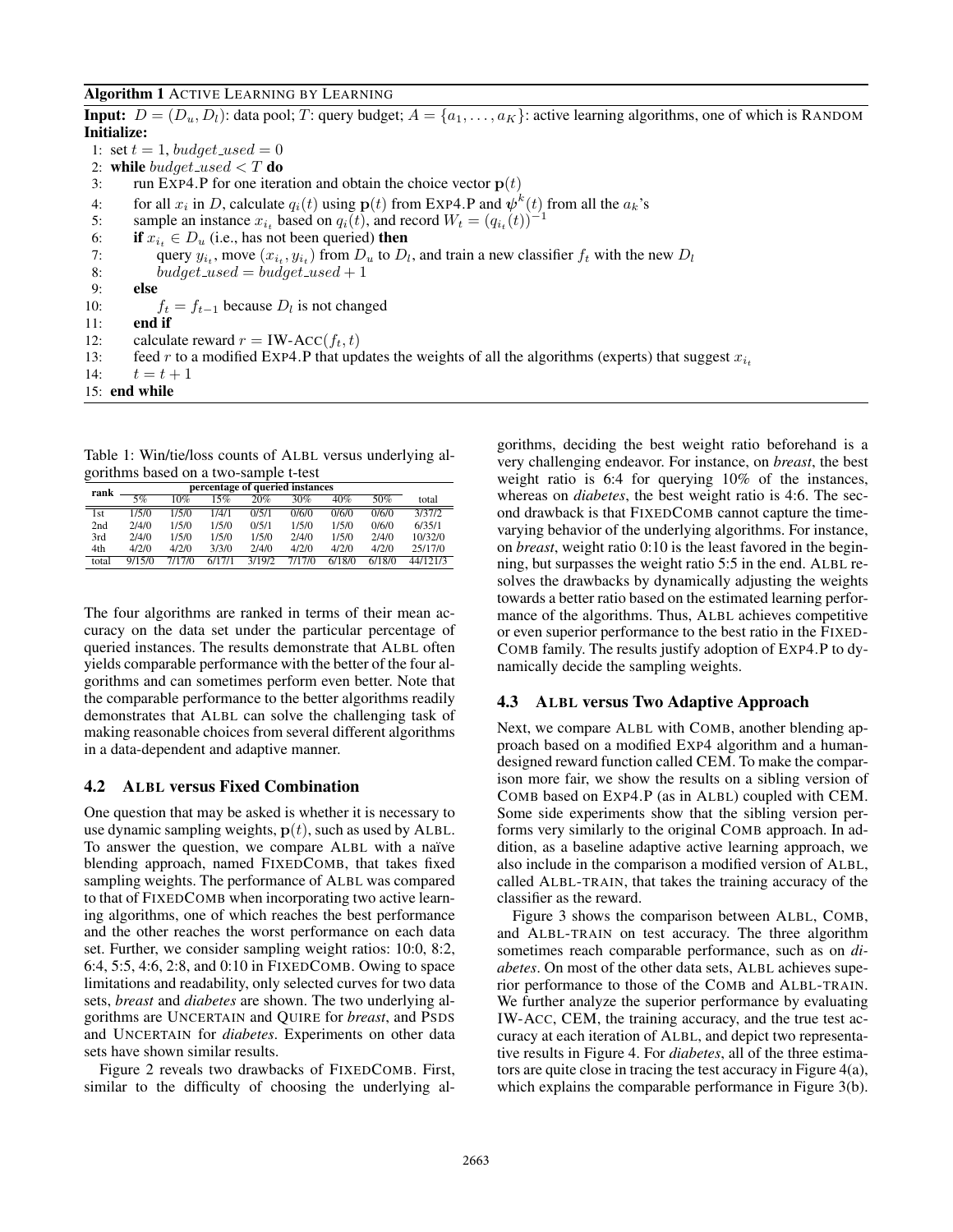

5 10 15 20 25 30 35 40 45 50 55 60 % of unlabelled data 0.88 0.9  $0.92 +$  $0.94$  $0.96$   $\vert$  $0.98<sub>f</sub>$ Accuracy ALBL COMB ALBL−Train (a) *breast* 5 10 15 20 25 30 35 40 45 50 55 60 % of unlabelled data  $0.6$  $0.62H$  $0.64$  $0.66$   $\frac{1}{5}$  $0.68 +$  $\overline{0}$ .  $0.72$ 0.74  $0.76 +$ Accuracy ALBL COMB ALBL−Train (b) *diabetes* 5 10 15 20 25 30 35 40 45 50 55 60 % of unlabelled data  $0.6$   $\frac{1}{2}$  $0.65 +$  $0.7H$  $0.75$   $\vert \cdot \vert$ 0.8 Accuracy ALBL COMB ALBL−Train (c) *heart* 5 10 15 20 25 30 35 40 45 50 55 60  $0.35 0.4$  $0.45 +$  $0.5$   $\Gamma$ .  $0.55<sub>g</sub>$ 0.6 % of unlabelled data Accuracy ALBL COMB ALBL−Train (d) *liver* 5 10 15 20 25 30 35 40 45 50 55 60 % of unlabelled data  $0.5 \, | \cdot |$  $0.55<sub>4</sub>$ 0.6 0.65 0.7  $0.75 +$ 0.8 Accuracy ALBL COMB ALBL−Train (e) *sonar* 5 10 15 20 25 30 35 40 45 50 55 60 % of unlabelled data  $0.5 0.55%$  $0.6$  .  $0.65 +$ 0.7  $0.75 +$ 0.8  $0.85 +$ 0.9 Accuracy ALBL COMB ALBL−Train (f) *vehicle*

Figure 1: Test accuracy of ALBL and underlying algorithms

On the other hand, for *heart* in Figure 4(b), CEM is rather inaccurate in estimating the test accuracy, and the training accuracy overestimates the test accuracy when there are only a few instances. The inaccurate estimations results in worse performance of COMB and ALBL-TRAIN than ALBL. The results confirm the benefits of using a sound estimator of the learning performance (IW-ACC) as the reward instead of a human-designed criterion such as CEM.

## 5 Conclusion

We propose a pool-based active learning approach ALBL that allows the machines to conduct active learning by learning. ALBL adaptively and intelligently chooses among vari-

Figure 3: Test accuracy of ALBL, COMB, and ALBL-TRAIN

ous existing active learning strategies by using their learning performance as feedback. We utilize the famous EXP4.P algorithm from the multi-armed bandit problem for the adaptive choice, and estimate the learning performances with IMPORTANCE-WEIGHTED-ACCURACY. Extensive empirical studies lead to three key findings. First, ALBL is effective in making intelligent choices, and is often comparable to or even superior to the best of the existing strategies. Second, ALBL is effective in making adaptive choices, and is often superior to naïve blending approaches that randomly choose the strategies based on a fixed ratio. Third, ALBL is effective in utilizing the learning performance, and is often superior to the human-criterion-based blending approach COMB. These findings indicate that the proposed ALBL is a favorable and



Figure 2: Test accuracy of ALBL versus FIXEDCOMB



Figure 4: Different estimations of true test accuracy